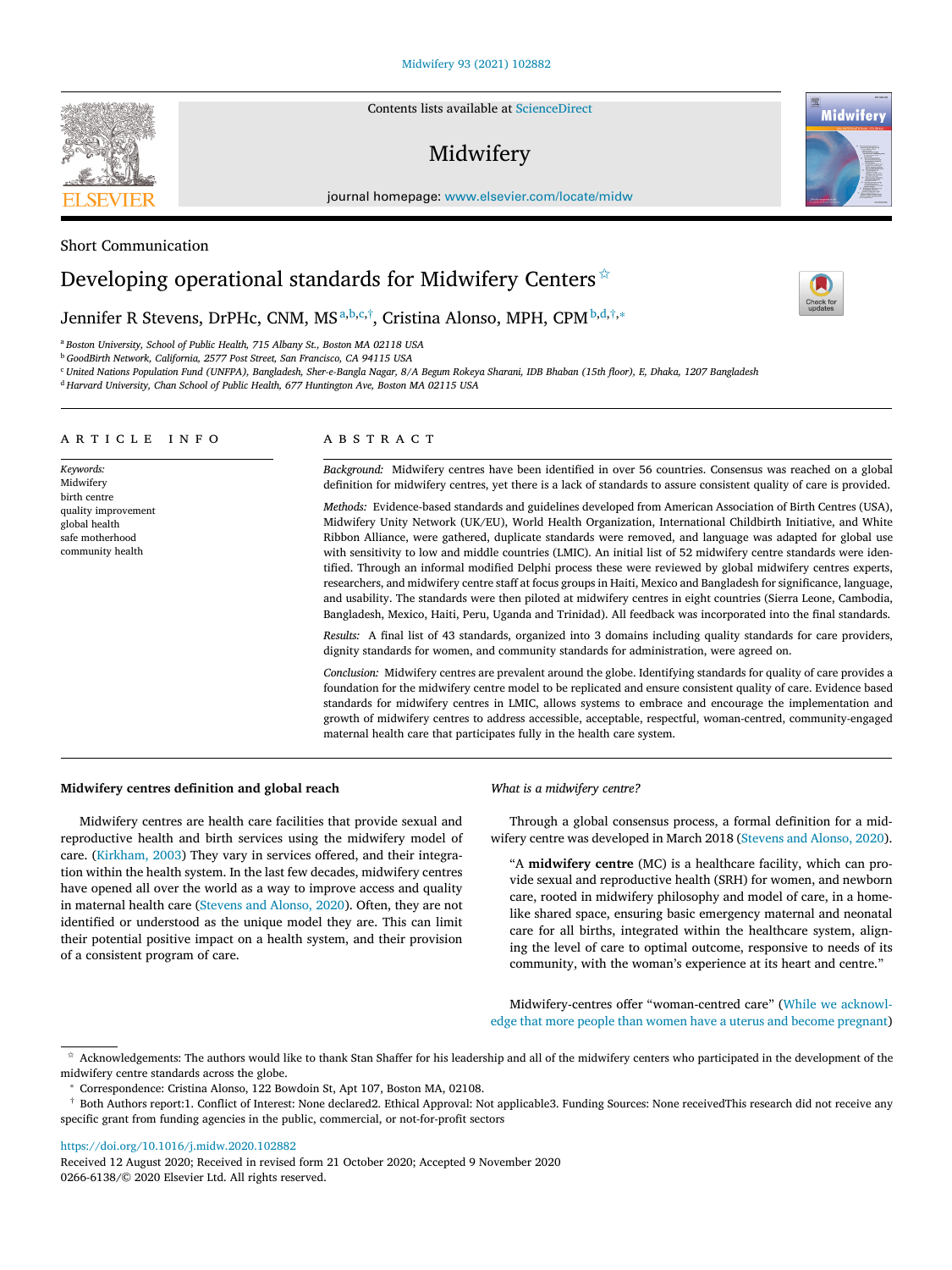in a collaborative environment between women and midwives, meeting the local community's needs while remaining connected to the health care system. The World Health Organization has identified midwifery as a critical strategy for meeting women's health needs globally while addressing Sustainable [Development](#page-3-0) Goal (SDG) (United Nations General Assembly 2005) #3. The midwifery centres' unique model is educationrich, relationship-focused care for healthy women. They enable the optimal use of resources by matching health needs with the appropriate health provider and facility. The model differs from home birth in that midwifery centres, as healthcare facilities, are part of the healthcare system and part of the woman's community. Easily placed rurally and in humanitarian settings, midwifery-centres also address SDG #5, gender equality and SDG #10, reducing inequities. Their services address their community's needs, often providing well woman care, and well child services, including family planning, cancer screening, breastfeeding support, nutrition education and immunizations.

Midwifery centres are present in high, middle, and low-income countries. In many high-income countries they are integrated within health systems using evidence-based standards of care. Prospective studies have found midwifery-centres to be safe, cost effective care that is highly satisfying to women. [\(Stapleton](#page-3-0) et al., 2013, [Christensen](#page-3-0) and Overgaard, 2017, Scarf et al., July 1, [2018\)](#page-3-0) Midwifery centres are increasing in middle and low income countries. [\(Goodbirth](#page-4-0) map) In Haiti, for example, a 2017 Goodbirth survey of midwifery centres found that midwifery centres collectively birthed 3% of all facility-based births in the country. There were no maternal deaths in the midwifery centres, and just 16% required transfer for a higher level of care. These women would otherwise have given birth at home, as many centres are rural. However, unlike midwifery centres in high income countries, centres in middleand-low income countries are not yet incorporated into national systems of healthcare where national regulatory systems lack clearly defined operating standards, and licensure pathways for midwifery centres.

Because there is diversity among midwifery centres in different countries and contexts, global standards for midwifery centres are essential to ensure safety, enable research, and promote the integration of this model of care into health systems.

#### **Quality improvement in midwifery centres**

Standards are necessary to define, monitor, and improve quality of care in any healthcare facility, including midwifery centres. Quality has been described as the missing link to decreasing maternal mortality and increasing the acceptability of care. [\(Tunçalp](#page-4-0) et al., 2015) Quality of care includes the promotion and protection of human rights. To enable the measurement of quality of care, a facility needs evidence-based standards identifying its model, scope of practice, and ensuring high quality of care is consistently provided. The administration of a midwiferycentre is unique and involves participating in a network that enables referrals to ensure pregnant women are being provided with the right care at the right time. Operational process standards address systems needed for quality, risk assessment, collaborative care and drills to improve the provision and experience of care. (World Health Organization 2018) The [implementation](#page-4-0) of these standards provides a global framework for identifying how quality will be maintained and measured for future benchmarking.

#### **Operational process standards**

Operational process standards, and measurements of compliance with those standards, are strong management tools to support quality assurance and evaluation. [\(Lilford](#page-4-0) et al., 2007) Operational process standards are not clinical practice guidelines, rather they offer governance and workflow processes to support a culture of quality. They are guidelines for how care is provided, reflecting a respectful, women-centred, midwifery model of care. They reflect not just what you do, but how it is done. Measurement of health outcomes focuses on the evaluation of

outcomes of care and offers little insight into how outcomes can be improved. Process standards provide guidance on how to improve quality within a system, which should result in improved health outcomes.

#### *Operational process standards for woman centred physiological birth*

There are a limited number of global standards addressing the process of care to enable healthy women to have a physiological birth. Most guidelines and process standards come from high income countries such as Australia, Canada, [\(Government](#page-4-0) of Canada 2017) UK, EU [\(Rayment](#page-4-0) et al., February 20, 2020) and US and usually involve midwives, midwifery centres, or are focused on one aspect such as continuous support during labour, or woman-centred care. [\(Bohren](#page-4-0) et al., 2017)

Awareness of disrespect and abuse of women in childbirth has inspired WHOs guidelines that increasingly address the process of care. WHO's 2015 quality of care framework placed equal value on the experience of care and the provision of care, creating an opportunity for a Human Rights based approach that considers that human rights, process standards, facility-based birth and midwifery care should occur together. [\(Scarf](#page-3-0) et al., July 1, 2018) Global standards, such as WHO's 2016 Antenatal care for a Positive Pregnancy [Experience,](#page-4-0) (World Health Organization 2016) promoted midwifery and its continuity of care model. Similarly, the 2018 WHO Intrapartum Care for a Positive Childbirth Experience (World Health [Organization](#page-4-0) 2018) provided concrete ways to consider quality in the provision and experience of care through a standardized framework.

#### **The urgent need for midwifery centre standards**

Many midwifery centres globally have grown out of immediate community-based needs and often operate outside of the national health care system. Developing a global definition and standards allows for increased awareness and visibility of these centres among the global audience and improved awareness of the importance of global standardization from within the midwifery centre community. Operational process standards will continue to support the integration and growth of midwifery centres to address accessible, acceptable, respectful, womancentred, that can be evaluated for quality.

Many low-and-middle income countries have not developed national standards for operating midwifery centres. This leaves many midwifery centres marginalized from the health care system and unable to participate in safety regulation. In some cases, countries expect midwifery centres to adhere to obstetric hospital guidelines and will close or fine midwifery centres for not complying with hospital-based standards. Therefore, just as there are global criteria for hospitals, it is critical that we enable common and achievable standards for midwifery centres in any setting [\(Table](#page-2-0) 1).

#### **Our process**

Evidenced-based standards for midwifery centres were developed in high resource countries such as the United States' American Association of Birth Centres (AABC) (American [Association](#page-4-0) of Birth Centers 2018) and the European Midwifery Unit Network [\(Rayment](#page-4-0) et al., 2020, [Rocca-Ihenacho](#page-4-0) et al., 2018). These midwifery centre standards were gathered with the "Standards for Improving Quality of Maternal and Newborn Care n Health Facilities" from the World Health Organization, (World Health [Organization](#page-4-0) 2018) White Ribbon Alliance's "Rights of Childbearing Women", (White Ribbon [Alliance](#page-4-0) 2018) and the International Childbirth Initiative (ICI)'s "12 steps to Safe and Respectful Mother-baby-family Maternity Care" [\(Lalonde](#page-4-0) et al., 2019). All of the documents reinforced human rights, midwifery care and the woman's experience as integral for quality health care.

Beginning in 2017 we compared the above sets of standards and guidelines and identified common themes. Redundancies and country specific language were removed to create the initial draft of operational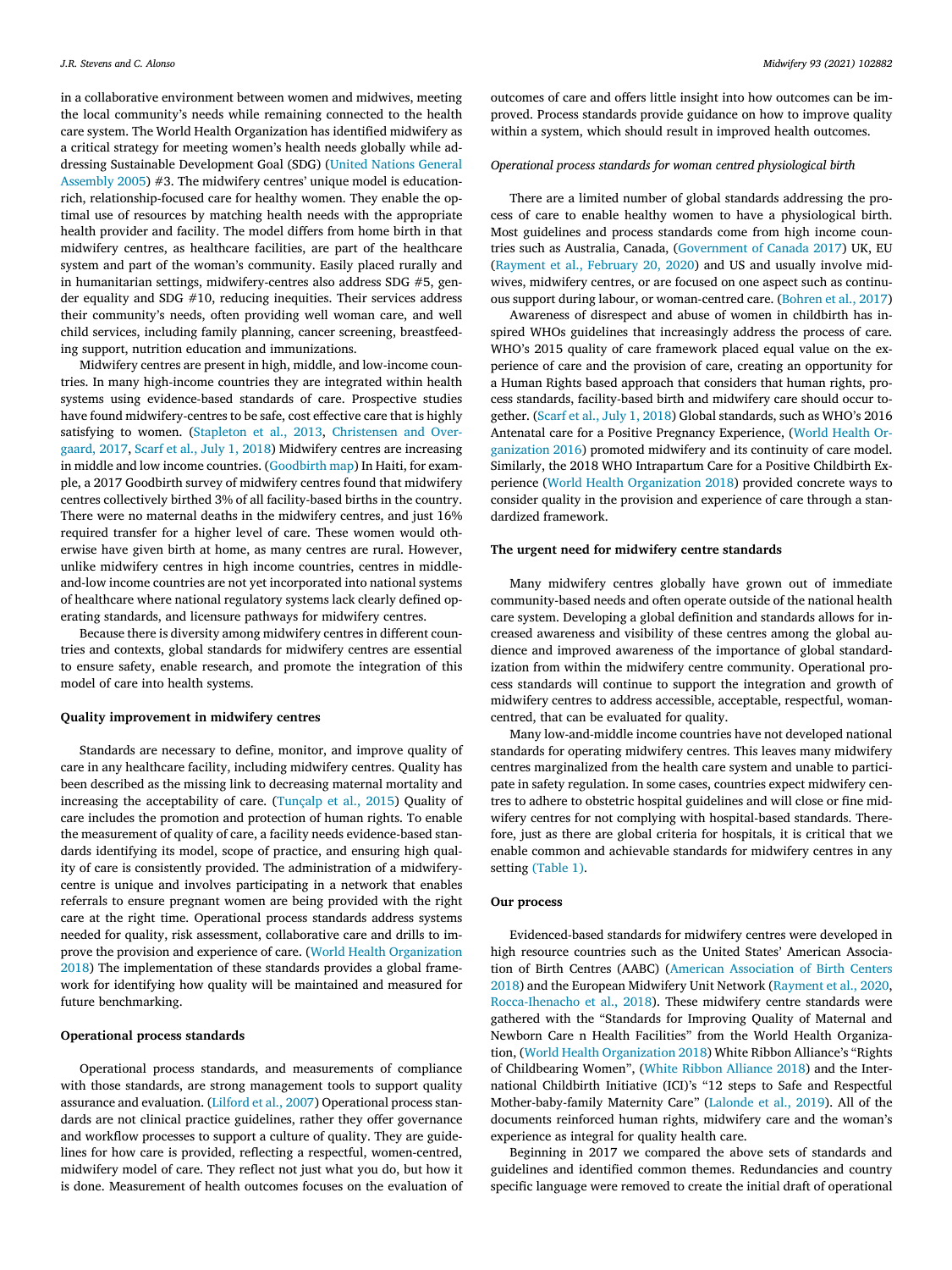# <span id="page-2-0"></span>**Table 1**

L

 $\overline{a}$ 

Operation Standards

| Dperation Standards |                                                                                                                                                                                                                                                                                                                                                                                                                                                            |
|---------------------|------------------------------------------------------------------------------------------------------------------------------------------------------------------------------------------------------------------------------------------------------------------------------------------------------------------------------------------------------------------------------------------------------------------------------------------------------------|
| No.                 | Dignity: WOMAN focused Standards (13)                                                                                                                                                                                                                                                                                                                                                                                                                      |
| $\mathbf{1}$        | There is an <b>expressed institutional commitment</b> that: every woman and newborn will be treated with respect and dignity, no woman or newborn is<br>subjected to mistreatment; including physical abuse, sexual abuse, verbal abuse, discrimination, neglect, detainment, extortion, denial of services, and no                                                                                                                                        |
| 2                   | care or procedures done without informed consent.<br>Every woman has <b>access to her health information</b> and receives information about her care, the reasons for interventions and outcomes are clearly                                                                                                                                                                                                                                               |
| 3                   | explained, so the woman is able to make informed choices about the services she receives.<br><b>Communication</b> with users is respectful. For example, mothers are addressed by name, unknown staff members identify themselves, the roles of various                                                                                                                                                                                                    |
|                     | staff members are clearly communicated.                                                                                                                                                                                                                                                                                                                                                                                                                    |
| 4<br>5              | There is <b>shared decision making</b> for all services related to pregnancy, birth and newborn care<br>Every mother is offered an <b>orientation</b> to the birth center's model of care and a tour of the facility                                                                                                                                                                                                                                       |
| 6                   | There is a mechanism for <b>home visits</b> , either routinely or as needed.                                                                                                                                                                                                                                                                                                                                                                               |
| 7                   | User confidentiality is respected                                                                                                                                                                                                                                                                                                                                                                                                                          |
| 8                   | The environment offers adequate <b>privacy</b> based on user preferences                                                                                                                                                                                                                                                                                                                                                                                   |
| 9<br>10             | The midwifery center participates in interactive community activities<br>Every mother is informed about the benefits of <b>supporting physiological processes</b> such as drug-free comfort and pain relief methods to support normal                                                                                                                                                                                                                      |
| 11                  | labor<br>Every mother is informed of the benefits and encouraged to have <b>continuous physical support</b> , by someone of her choosing- including family and<br>traditional healers- to accompany her during labor and delivery.                                                                                                                                                                                                                         |
| 12                  | Each mother is asked about in her cultural traditions and spiritual expectations pertaining to her pregnancy, delivery, and postpartum care for herself<br>and her newborn and if safe, supported.                                                                                                                                                                                                                                                         |
| 13<br>No.           | Every woman receives <b>support</b> to strengthen her capability during childbirth including childbirth education, and comfort measures.<br><b>Quality: PROVIDER focused Standards (13)</b>                                                                                                                                                                                                                                                                |
| $\mathbf{1}$        | The midwifery center clearly defines its scope of practice including support for normal birth and prohibition of potentially harmful interventions and<br>referral mechanism.                                                                                                                                                                                                                                                                              |
| 2                   | The midwifery center strives to achieve the <b>Baby Friendly Health Initiative</b> 10 Steps to Successful Breast feeding.                                                                                                                                                                                                                                                                                                                                  |
| 3                   | Every woman and newborn receives routine, evidence-based care with written guidelines for major areas of care (i.e. SOP, CPG) that are periodically<br>reviewed to keep practices up to date with professional guidelines and identify practices that may be unnecessary or harmful.                                                                                                                                                                       |
| 4                   | The midwifery center has a mechanism for local and national (if available) <b>data collection</b> , analysis and feedback as part of its activities for monitoring<br>and improving performance and makes these results public to the community.                                                                                                                                                                                                           |
| 5                   | Every woman and newborn has a complete, accurate, standardized medical record for all care provide that includes continual risk assessment to<br>determine whether referral is required                                                                                                                                                                                                                                                                    |
| 6                   | Women's health is addressed in a <b>holistic framework</b> , both during individual encounters and with community engagement.                                                                                                                                                                                                                                                                                                                              |
| 7                   | Birth services are provided within the <b>life course</b> context of sexual and reproductive health.                                                                                                                                                                                                                                                                                                                                                       |
| 8                   | Women with complications (i.e.: pre-eclampsia, eclampsia, postpartum hemorrhage, obstructed labor) and newborns with complications (i.e.: premature                                                                                                                                                                                                                                                                                                        |
| 9                   | or low birth weight, failure to breathe, risk or suspicion of infection) receive <b>immediate stabilizing interventions</b> then referred (see below) if necessary.<br>Every woman and newborn that cannot be managed with the currently available resources is appropriately referred according to a <b>pre-determined</b><br>emergency plan with appropriate information exchange between health facilities and accompanied by a qualified staff member. |
| 10                  | The staff possess and routinely apply <b>midwifery knowledge and skills</b> that optimize the normal physiology of birth                                                                                                                                                                                                                                                                                                                                   |
| 11                  | At every birth, there are at least two staff currently trained for emergency management of common birth complications. (i.e.: PPH, PEE, NBR, breech,<br>shoulder dystocia)                                                                                                                                                                                                                                                                                 |
| 12                  | The midwifery center staff collectively has the skills and competencies to meet the needs of women and newborns during labor, childbirth and in the<br>early postnatal period, meeting ICM standards and trained on BEmONC functions.                                                                                                                                                                                                                      |
| 13                  | The midwifery center conducts <b>regular professional development programs</b> including: routine, periodic maternal and newborn emergency drills, and<br>in-service education on evidence-based midwifery care.                                                                                                                                                                                                                                           |
| No.                 | Community-Administrative focus (17)                                                                                                                                                                                                                                                                                                                                                                                                                        |
| 1                   | The midwifery center functions as <b>part of a larger health care system</b> . (i.e.: participating in data collection, accreditation and licensure if available,<br>education of health work force and utilizing referral pathways).                                                                                                                                                                                                                      |
| 2                   | The population and community served is defined.                                                                                                                                                                                                                                                                                                                                                                                                            |
| 3                   | There is a process in place for <b>informing the community</b> of the services of the midwifery center.                                                                                                                                                                                                                                                                                                                                                    |
| 4                   | The midwifery center seeks to <b>comply with applicable local and national regulations</b> and where applicable, the midwifery center seeks status as a<br>legally constituted organization.                                                                                                                                                                                                                                                               |
| 5                   | The facility has <b>functioning, reliable, safe, and sufficient systems</b> for each of the following: clean water, dependable energy, facility sanitation, hand<br>hygiene, general waste disposal, and medical waste disposal.                                                                                                                                                                                                                           |
| 6                   | There are systems in place for the management of required medical supplies and hazardous disposal of waste (i.e.: medication inventory, sharps<br>management, expired medications)                                                                                                                                                                                                                                                                         |
| 7                   | There are <b>protocols for maintenance</b> of equipment, building and grounds, as well as control of the use of the facility.                                                                                                                                                                                                                                                                                                                              |
| 8                   | The midwifery center facility provides <b>adequate security</b> measures for staff and families and has appropriate disaster plans.                                                                                                                                                                                                                                                                                                                        |
| 9                   | The facility establishes and maintains a safe, relaxing home like environment for healthy women, newborns and staff. (including office, cooking                                                                                                                                                                                                                                                                                                            |
|                     | facilities, classroom, relaxation space, washrooms, and private birth areas)                                                                                                                                                                                                                                                                                                                                                                               |
| 10<br>11            | There is a plan to ensure <b>fiscal sustainability</b> . (if not publicly funded)<br>There is a <b>plan for the operation</b> of the center in the absence of the administrator and/or clinical director.                                                                                                                                                                                                                                                  |
| 12                  | There is an established <b>mechanism for staff and clients to provide input</b> to the midwifery center leadership on care.                                                                                                                                                                                                                                                                                                                                |
| 13                  | The midwifery center maintains written personnel policies, available to all staff, that address conditions of employment, respective obligations, staff<br>benefits, grievance procedures, and protections from sexual harassment and workplace violence.                                                                                                                                                                                                  |
| 14                  | The midwifery center has a system for staff competency that includes hiring, training, performance evaluation, continuing education, and support.                                                                                                                                                                                                                                                                                                          |
| 15                  | The midwifery center has leadership programs for <b>continuous quality improvement</b> .                                                                                                                                                                                                                                                                                                                                                                   |
| 16                  | At least one skilled birth attendant and support staff are immediately available at all times.                                                                                                                                                                                                                                                                                                                                                             |
| 17                  | Any research activities and protocols for conducting research are approved by the governing body of the midwifery center.                                                                                                                                                                                                                                                                                                                                  |

process standards for midwifery centres in global settings. In 2027 and 2018 the standards were reviewed by a consortium of over 150 midwifery centre experts and researchers, in addition to midwifery centre administrators and staff from low and middle-income countries, in online meetings and in focus groups with over 50 participants in Haiti and Mexico and at the International Confederation of Midwives meeting in Toronto, Canada.

By 2019 the final draft list of 52 process standards was organized into 3 domains: Dignity- woman focused standards, Quality- provider/care focused standards and Community-facility/administration focused stan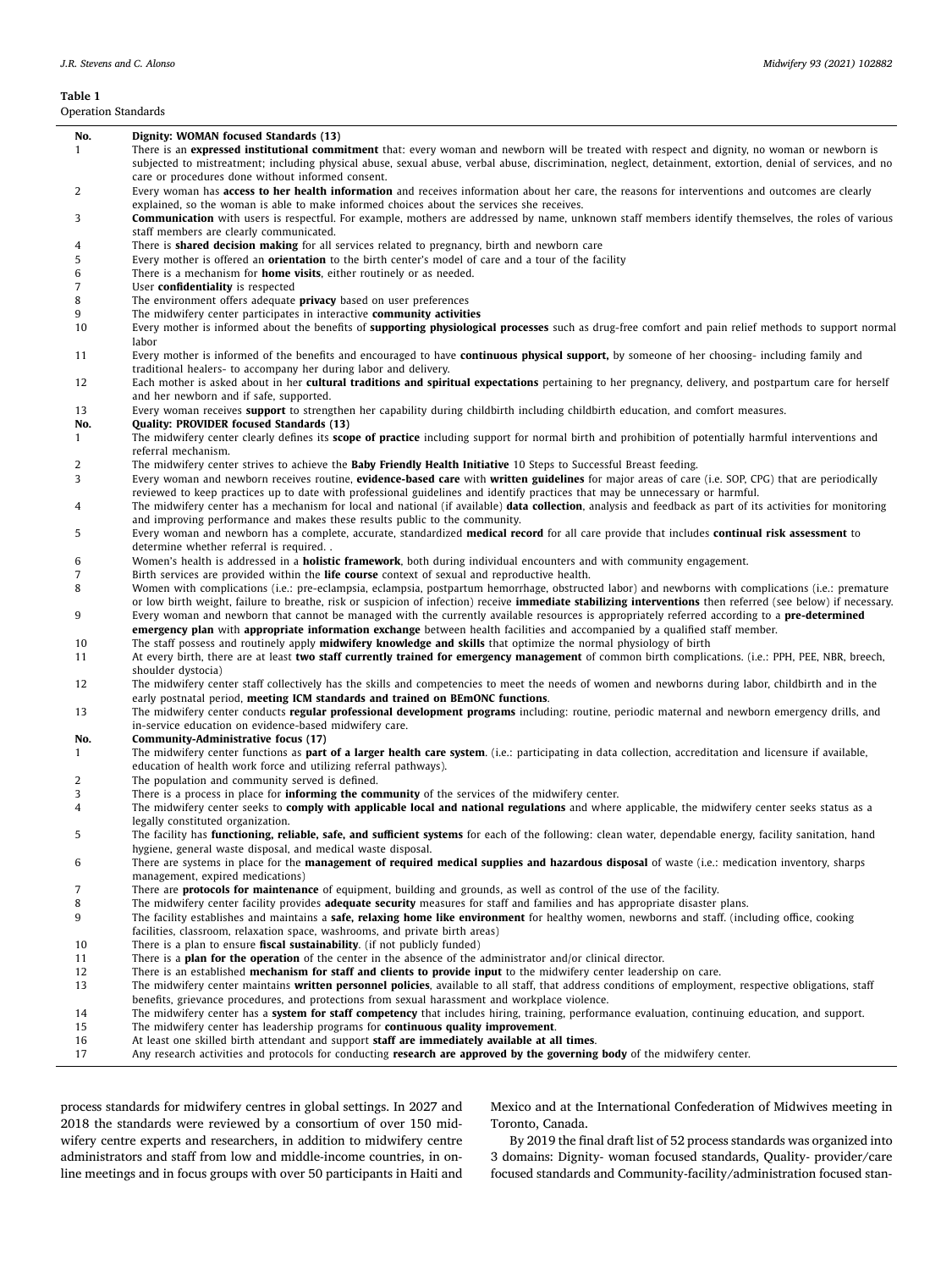<span id="page-3-0"></span>dards. These were then piloted at 8 midwifery centres in 8 countries (Sierra Leone, Cambodia, Bangladesh, Mexico, Haiti, Peru, Uganda and Trinidad). Through emails, online meetings, and face to face focus group discussions, feedback on language and usability in these lower resource settings was incorporated into the standards. After consensus discussions and pilot testing a final list of 43 process standards were identified. [\(Goodbirth](#page-4-0) Network Accessed Jan 2020)

A final focus group with midwives in Bangladesh was done in early 2020 to review the implementation process for the standards. This group focused on how the local context could be captured and identifying examples of how to document standard Implementation.

The 43 process standards remained organized into three domains, Dignity, Quality and Community. The 13 Dignity domain standards focus on processes that directly impact women and their experience of care. The 13 Quality domain standards focus on processes that impact the quality of care provided by the midwives. Finally, the 17 Community domain standards focus on processes supporting the center as part of the larger health system and community. The standards were crafted in such a way to allow for country contextualization that is necessary for full ownership.

#### **Limitations and opportunities**

Working across countries, languages, economic divides, and cultures provided the challenge of cultural translation. Although the standards have been translated into Spanish, French, and Bangla, the work always included local providers. It was the cultural translation of ideas around communication, shared decision making, consent, and continuous quality improvement that proved the greatest challenge. Time was needed to talk out ideas and concepts, and how they were shared or experienced differently in cultures. These concepts are particularly complex in post-colonial settings where midwifery education is often based on algorithmic models that reinforce hierarchies and patriarchy. In these settings, practicing midwifery through the lens of gender equity and critical decision making are often absent from education curricula and clinical practice.

Future development includes the finalization of a self-assessment tool based on the operational standards. This is seen as the first step for a midwifery centre interested in creating processes for consistent quality of care. Additionally, it opens an opportunity for licensure in countries where there is none, and to develop national accreditation pathways for midwifery centres.

The current COVID-19 epidemic has brought healthcare inequities to the forefront. The lack of standardized processes for quality of care centred around the needs and realities of pregnant women has never been more salient than during this time. Maternal health researchers have signalled the need to maintain human rights even during this crisis [\(Jolivet](#page-4-0) et al., 2020). Midwifery centres during COVID-19 may provide a strategic response to keeping healthy pregnant and labouring women away from high risk ill patients in hospital settings. They enable decentralizing services, keeping them in the community and at lower costs which are key factors in COVID-19 response, particularly in precarious settings [\(Rocca-Ihenacho](#page-4-0) and Alonso, 2020 Jun).

#### **Conclusion**

Our goal was to enable a consistent application of the midwifery centre model of care, through creating common operating standards and processes to ensure that high quality of care can be measured and provided at a global level. These process standards can now be utilized at midwifery centres globally to standardize governance and programs of care, for continuous quality improvement. The definition and process standards serve as a framework for national and local governments to create regulatory frameworks and integrate midwifery centres into the healthcare setting where these are absent. In settings where midwifery centres serve as ad hoc primary care centres, the standards can enable

elevating clarity on what are basic operating standards to ensure safety and quality. In addition, we predict that the more midwifery centres are implemented in these settings, the more midwives will improve their capacity for critical thinking through a gendered lens practicing an autonomous model of midwifery that truly puts women at the centre of care. Midwifery centres have the potential to be the enabling environment for midwifery to be fully expressed.

Finally, global standardization maintains cultural nuance and sensitivity while allowing for research to be conducted at centres utilizing the same standards. As with all health care facilities within a system, midwifery centres need standards for operation with a mechanism for licensure and accreditation, at the country level. With consensus on minimum global standards for midwifery centres, research could now move forward to improve quality and impact on women's experiences of care, as well as their potential impact on health systems.

#### **Acknowledgements**

A special thank you to the participating midwifery centres:

**Victoria-Taiama Partnership Birth Center**, Sierra Leone [www.taiama.org](http://www.taiama.org)

**Thmar Krae & Sandan Community Birth Centers** Samaritan Purse Cambodia [https://www.samaritanspurse.org/article/giving](https://www.samaritanspurse.org/article/giving-mothers-hope-in-cambodia/)mothers-hope-in-cambodia/

**Bharuakhali, Islampur, Khunia Palong, and Pockhali Birth Centers**, Hope Foundation, Bangladesh <https://www.hopeforbangladesh.org/hope-birthing-centers>

**Luna Maya Chiapas and DF**, Mexico [www.lunamaya.org](http://www.lunamaya.org) **Maison De Naissance**, Haiti <http://globalbirthinghomefoundation.org/> **Shanti Uganda**, Uganda [www.shantiuganda.org](http://www.shantiuganda.org)

**Mamatoto**, Trinidad and Tobago [www.mamatoto.net](http://www.mamatoto.net) **Midwives Exclusive**, South Africa [https://www.midwives](https://www.midwives-exclusive.co.za/wp/)exclusive.co.za/wp/

**Pakarii Casa de Nacimiento**, Peru <https://pakarii.com/>

#### **Credit Author Statement**

Jennifer Stevens: Conceptualization, methodology, validation, writing, project administration.

Cristina Alonso: Methodology, validation, writing, project administration

#### **Supplementary materials**

Supplementary material associated with this article can be found, in the online version, at [doi:10.1016/j.midw.2020.102882.](https://doi.org/10.1016/j.midw.2020.102882)

#### **References**

- [Kirkham,](http://refhub.elsevier.com/S0266-6138(20)30254-0/sbref0001) M., 2003. A "cycle of [empowerment":](http://refhub.elsevier.com/S0266-6138(20)30254-0/sbref0001) The enabling culture of birth centres. Modern Midwife 6 (11), 12–15.
- [Stevens,](http://refhub.elsevier.com/S0266-6138(20)30254-0/sbref0002) J.R, [Alonso,](http://refhub.elsevier.com/S0266-6138(20)30254-0/sbref0002) C., 2020. [Commentary:](http://refhub.elsevier.com/S0266-6138(20)30254-0/sbref0002) Creating a definition for global midwifery centers. Midwifery 85, 102684.
- [Stevens,](http://refhub.elsevier.com/S0266-6138(20)30254-0/sbref0003) J.R, [Alonso,](http://refhub.elsevier.com/S0266-6138(20)30254-0/sbref0003) C., 2020. [Commentary:](http://refhub.elsevier.com/S0266-6138(20)30254-0/sbref0003) Creating a definition for global midwifery centers. Midwifery 85, 102684.
- While we acknowledge that more people than women have a uterus and become pregnant, the work done on this project occurred in settings where political and health systems operate from a patriarchal model. In this model the basic rights of women, including positive and empowering childbirth are still absent from most women´s realities. In addition, this article is intended for use in LMICs where the term "pregnant person" would not be understood as including women, trans men and non-binary folks.
- United Nations General Assembly (2005) Resolution adopted by the General Assembly on 16 September 2005. UN Doc. A/RES/60/1. New York: United Nations
- Stapleton, S.R., Osborne, C., Illuzzi, J., 2013. Outcomes of care in birth centers: Demonstration of a durable model. J of Midwifery and Women's Health. Jan 30, 2013 58, 1. Available at: [https://onlinelibrary-wiley-com.ezproxy.](https://onlinelibrary-wiley-com.ezproxy.bu.edu/doi/pdf/10.1111/jmwh.12003) bu.edu/doi/pdf/10.1111/jmwh.12003.
- [Christensen,](http://refhub.elsevier.com/S0266-6138(20)30254-0/sbref0007) L, [Overgaard,](http://refhub.elsevier.com/S0266-6138(20)30254-0/sbref0007) C, 2017. Are [freestanding](http://refhub.elsevier.com/S0266-6138(20)30254-0/sbref0007) midwifery units a safe alternative to obstetric units for low risk, primiparous childbirth? An analysis of effect differences by parity in a matched cohort study. BMC Pregnancy and Childbirth 17, 14.